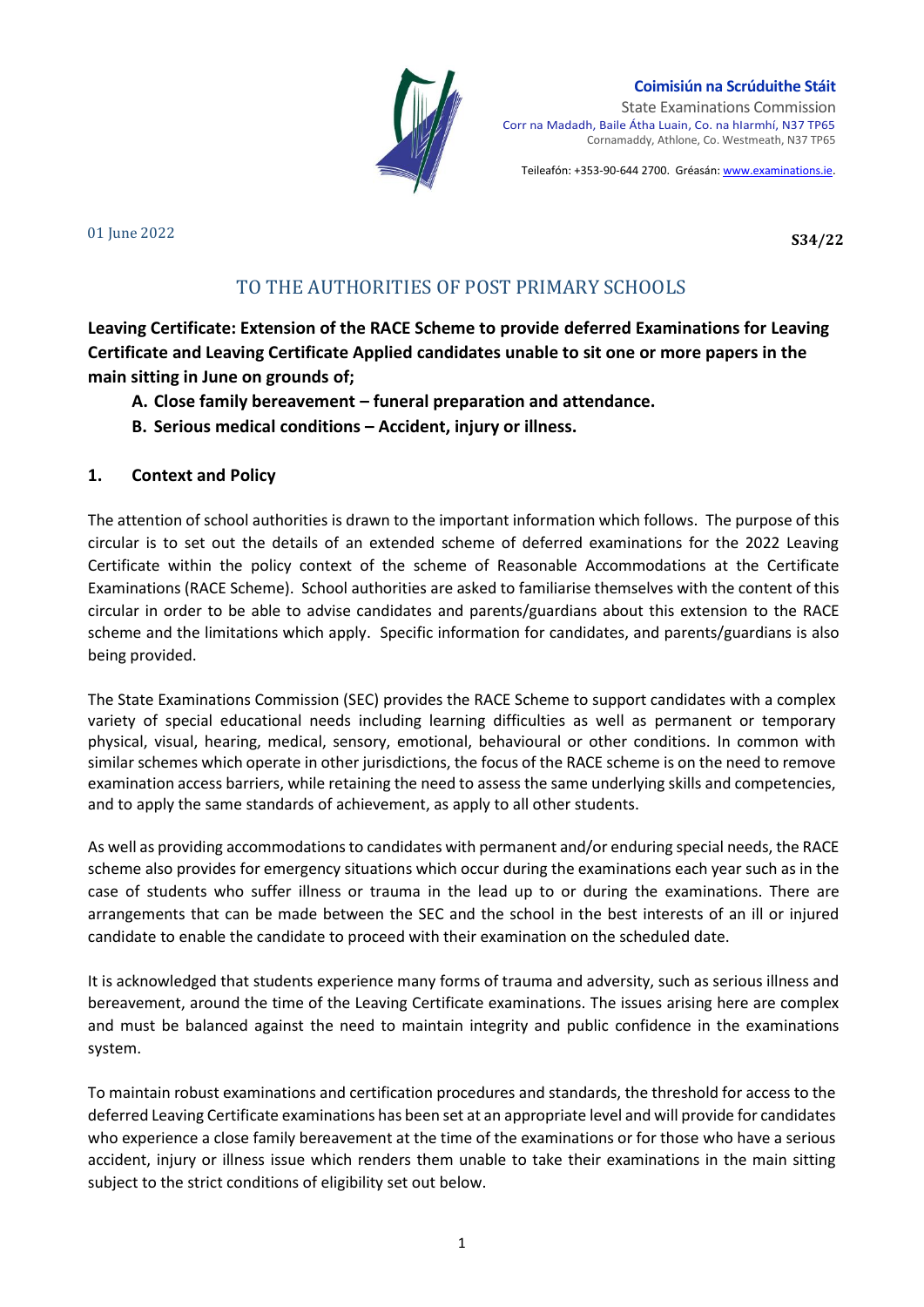It is important to note at the outset that accessing the deferred examinations in line with the arrangements and access criteria set out below is intended to be an action of last resort. Every effort should be made to facilitate and encourage candidates to take their examinations on the scheduled date. Indeed, it is anticipated that many of candidates who would meet the eligibility requirements below will nonetheless take their examinations as scheduled, using, where required, the well-established support arrangements that can be put in place.

## **2. Deferred Examinations 2022**

Until 2019, students who missed their examinations due to bereavement, or for any other reason, had no option but to sit their examinations the following year. Deferred examinations were held for the first time in 2019 for students who experienced bereavement of a close family member.

For the 2022 Leaving Certificate, the SEC will provide deferred examinations, as in 2019, for candidates who experience a close family bereavement at the time of the final written examinations to allow them to defer some examinations in order to prepare for and attend the funeral.

The SEC will also introduce an extended RACE provision for supporting Leaving Certificate and Leaving Certificate Applied candidates unable to sit their examinations in June due to a serious accident, injury or illness

There are eligibility criteria for access to the deferred sitting and these will be strictly applied. The criteria have been determined with due regard to the principles of equity, fairness and integrity which govern all aspects of the examinations system.

The provision will be available in the Leaving Certificate and Leaving Certificate Applied examinations as an acknowledgement that missing examinations at this time would otherwise mean missing out on a college place or a job opportunity and having to wait a full year for the next available opportunity to sit the examinations. No alternative arrangements are available for candidates who are unable to take their Junior Cycle examinations as scheduled.

The number of examinations which may be deferred depends on the grounds on which access is provided. i.e. Bereavement, or Serious Medical Conditions(accident, injury or illness). The conditions of eligibility which apply to each of the grounds of access are set out in this governing circular and will be strictly applied.

Applications must be made as set out below and all decisions made will be by reference to this governing circular.

Under the RACE Scheme, the existing arrangements to support candidates experiencing challenging circumstances at examinations time continue to be available to;

- a. Leaving Certificate candidates who do not meet the eligibility criteria for access to the deferred examinations
- b. Leaving Certificate candidates who meet the eligibility criteria for the deferred examinations but who chose to proceed with the examinations in the main sitting
- c. Junior Cycle candidates

The accommodations that can be made when unforeseen circumstances occur include sitting in an alternative location such as in hospital; access to a small, shared examination centre; rest breaks; alterations to the standard timetable; and the taking of food, drinks or medicines in the centre. These arrangements are detailed in the *RACE Instructions for Schools 2022* and in the *RACE 2022 – Implementing Access Arrangement during the Written Examinations* guide. See Section 4 below.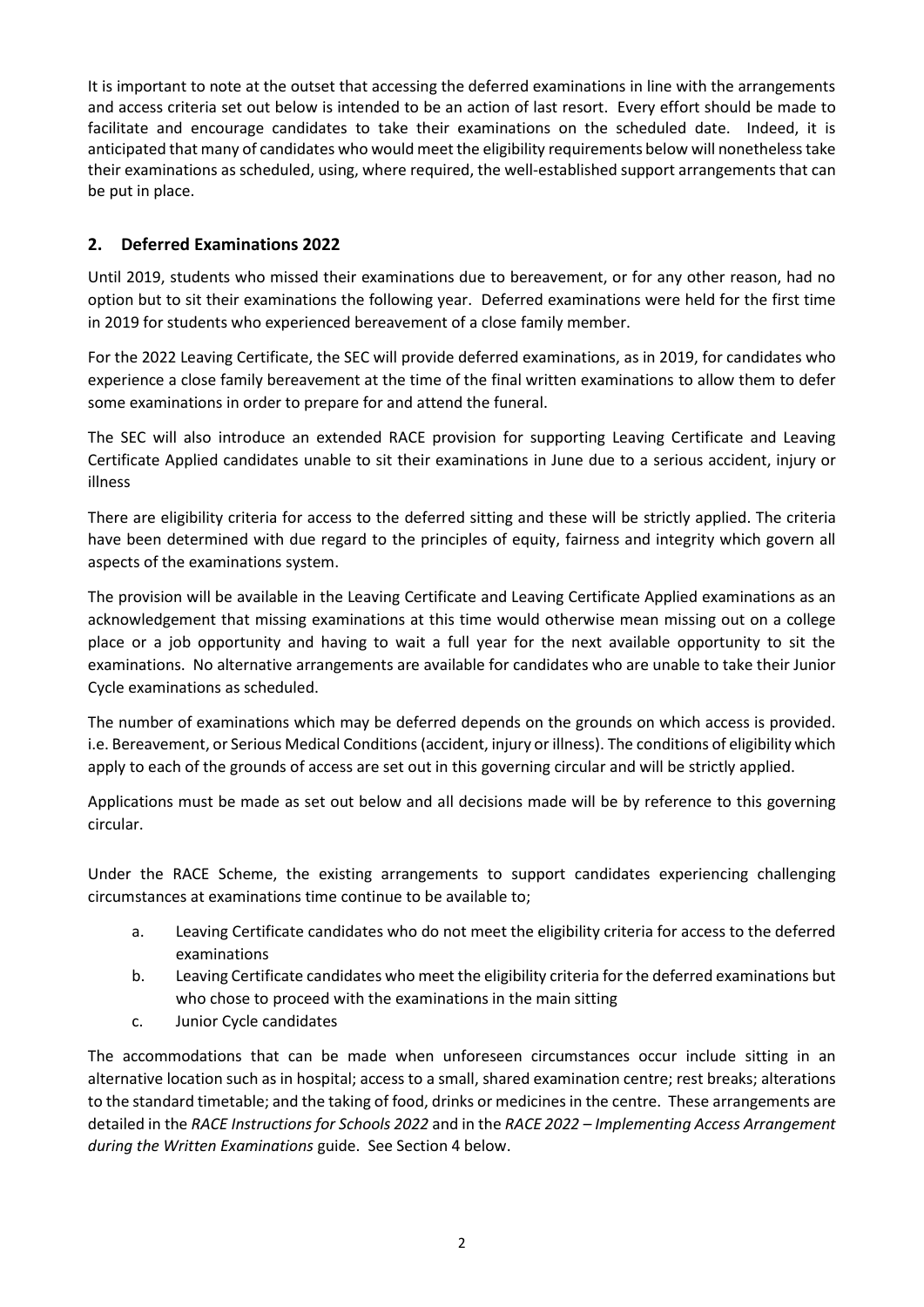### **3. Principles and Requirements**

- a) The deferred examinations are for candidates who experience the death of a close family member or a serious accident, injury or illness and, as a result, are unable to take their examinations in the main sitting.
- b) To safeguard integrity and maintain confidence in the Leaving Certificate, access to the deferred examinations will be strictly limited to those genuinely unable to sit their examinations in the main sitting for one of the specified reasons.
- c) The RACE scheme is underpinned by a number of fundamental principles which include ensuring that alternative arrangements do not undermine the integrity, status or reputation of the examinations.
- d) A core principle in the examinations system is ensuring equitable treatment for all candidates. This leads to another principle of the RACE Scheme, which is that any alternative arrangements should not give the candidate for whom they are made an advantage over other candidates.
- e) Therefore, any arrangements that can be made for candidates who miss their examinations for one of the specified reasons must be mindful of the requirement to maintain robust examination and certification procedures and standards.
- f) For this reason, the threshold for access to the deferred Leaving Certificate examinations has been set at a high level. The eligibility criteria have been determined with due regard for the principles of equity, fairness and integrity which govern all aspects of the examinations system.
- g) The criteria for serious medical conditions have been informed by research into international best practice in other jurisdictions with similar examinations systems to Ireland.
- h) School authorities have a critical role in the application process by confirming their support for the application as made and safeguarding the integrity of the examinations.
- i) Candidates will need to present evidence of their inability to sit the examinations during the main sitting so as to establish that they meet the eligibility criteria set out in this circular;
	- i. Candidates who experience bereavement of a close family member will be required to provide evidence of their bereavement.
	- ii. Candidates who experience serious accident, injury or illness (either unexpectedly or a flare up of an existing condition which renders them unable to sit their examinations) will require medical evidence provided by a consultant or, if hospitalised, from a hospital.
	- iii. The medical evidence which is submitted will have to include both evidence of the condition and the degree to which it impacts on their ability to attend for their examinations as scheduled.
- j) These are not second chance examinations and are not available once a candidate has commenced an examination or completed an examination in the main sitting even if is asserted by a candidate that they were unwell while taking the examinations. If a candidate takes ill after commencing an examination they will not have access to the deferred sitting.
- k) It is important to note, that the deferred sitting is not a repeat examination;
	- If a candidate elects not to avail of this measure and goes ahead with examinations as scheduled in June (in full or in part), they will not be permitted to access the deferred sitting.
	- If a candidate elects to avail of this measure and indicates their intention to present for the deferred sitting then they cannot also sit those same examinations during the original June sittings.
- l) Candidates may not know the decision on foot of their application at the time that they miss an examination. Therefore, candidates need to be fully aware of the strict access criteria as set out in this circular.
- m) Candidates need to be aware that there is a risk that if they miss the main sitting, they may not be eligible to sit an examination at the deferred sitting and they will only be permitted to do so if their application is approved.
- n) Applications will not be approved simply because the candidate has missed an examination in the main sitting in June.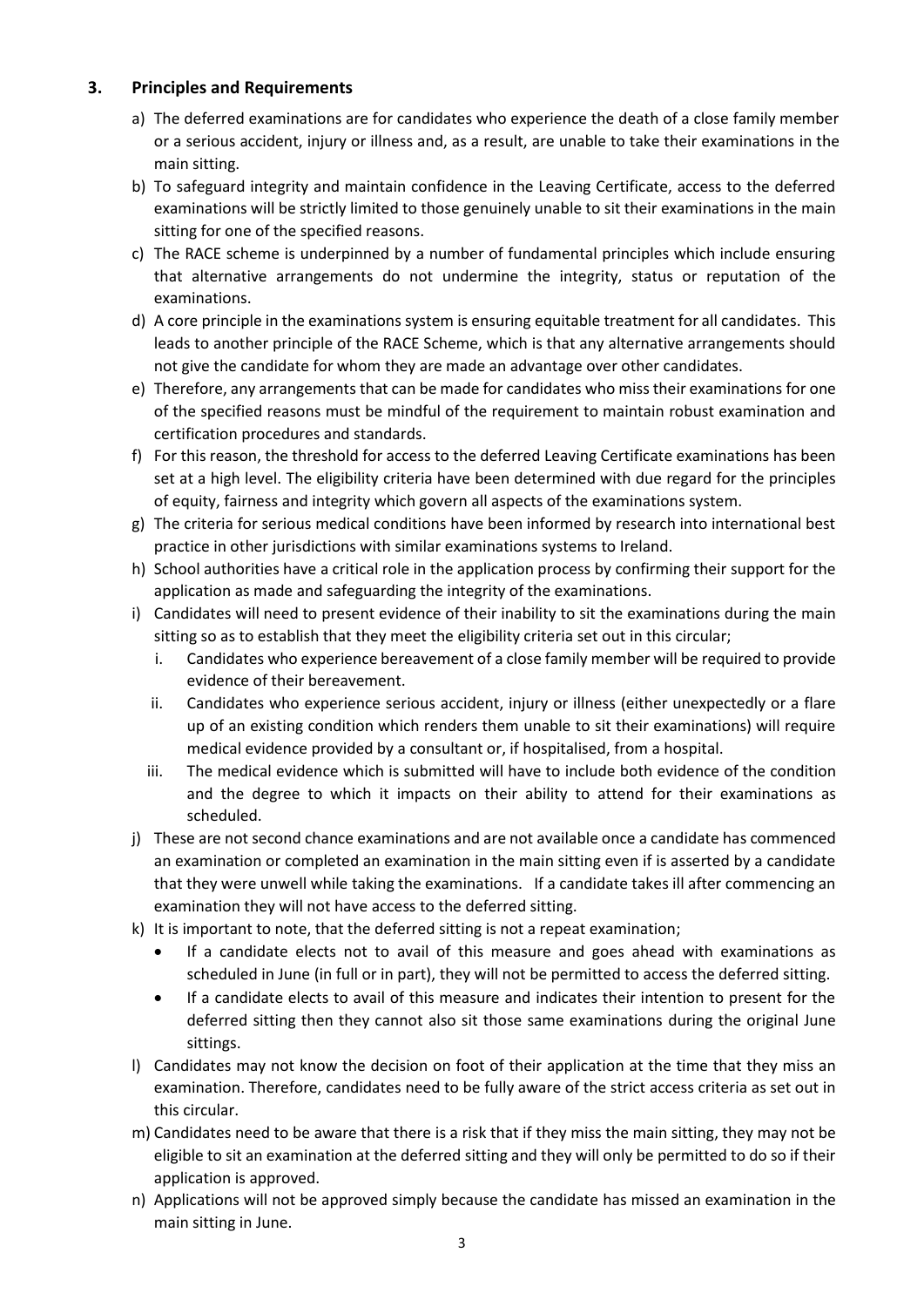o) The first examinations of the main sitting are on Wednesday 8 June; the examinations scheduled on this date will, in the deferred sitting, take place on Thursday 30 June. There is a very short time window for the application, decision-making, and appeals processes for the deferred examinations to transact. For this reason, all deadlines will be strictly applied.

#### **4. Supports Available in the June Examinations**

All candidates are encouraged to take their examinations as scheduled and every effort will continue to be made by the SEC and by schools to support candidates in taking their examinations in the main sitting.

There are arrangements that can be made between the SEC and the school in the best interests of the candidate to enable the candidate to proceed with their examination on the scheduled date.

Candidates who are ill or injured but who are not eligible for access to the deferred examinations will be able to avail of the longstanding supports available under the RACE Scheme. Candidates who experience bereavement or a serious accident, injury or illness but who decide to continue with their original schedule of examinations will, of course, be entitled to these support arrangements. These supports include;

- access to a shared or an individual special examination centre (depending on need)
- arranging for examination sittings in atypical venues such as in hospitals or at another location or another school
- granting of supervised breaks or rest periods having regard to the physical, medical or emotional condition of the candidate,
- access to food, drink and medicine.
- Amendments to the published timetable provided the examinations take place on the day scheduled on the timetable and appropriate supervision arrangements are in place.

Now that public health restrictions due to Covid-19 have been lifted, hospital sits will also be accommodated. However, once a candidate sits an examination in a hospital, they will not be allowed subsequently to access the deferred sitting of that examination.

#### **5. Limitations on the Deferred Sitting.**

A number of caveats are presented in the *Principles and Requirements* at section 3 above. In addition, in making an application to access the deferred examinations for any of the specified reasons, school authorities, as well as candidates and parents/guardians, should note the following limitations which apply;

There is **no contingency for the deferred examinations series**. If a candidate is considered eligible for the deferred examinations and remains, or becomes, unwell at the time of the deferred examinations, or experiences a bereavement, or misses their examinations for any other reason (including Covid-19), their next opportunity to sit the Leaving Certificate/Leaving Certificate Applied will be in June 2023. No alternative arrangements will be provided.

The **scheduling of Leaving Certificate examinations on the first five days**(Thursday 30 June to Tuesday 5 July inclusive including Saturday 2 July) of the deferred examinations **is fixed** as on the provisional timetable. The **remaining examinations are provisionally timetabled** on dates from Wednesday 6 July until Saturday 16 July including Saturday 9 and Saturday 16 July. In the case of Leaving Certificate Applied the first day of the timetable (Thursday 30 June) **is fixed** and the **remaining examinations are provisionally timetabled** on dates from Friday 01 July until Thursday 07 July including Saturday 02 July. Timetables will be finalised based on demand arising during the main examination.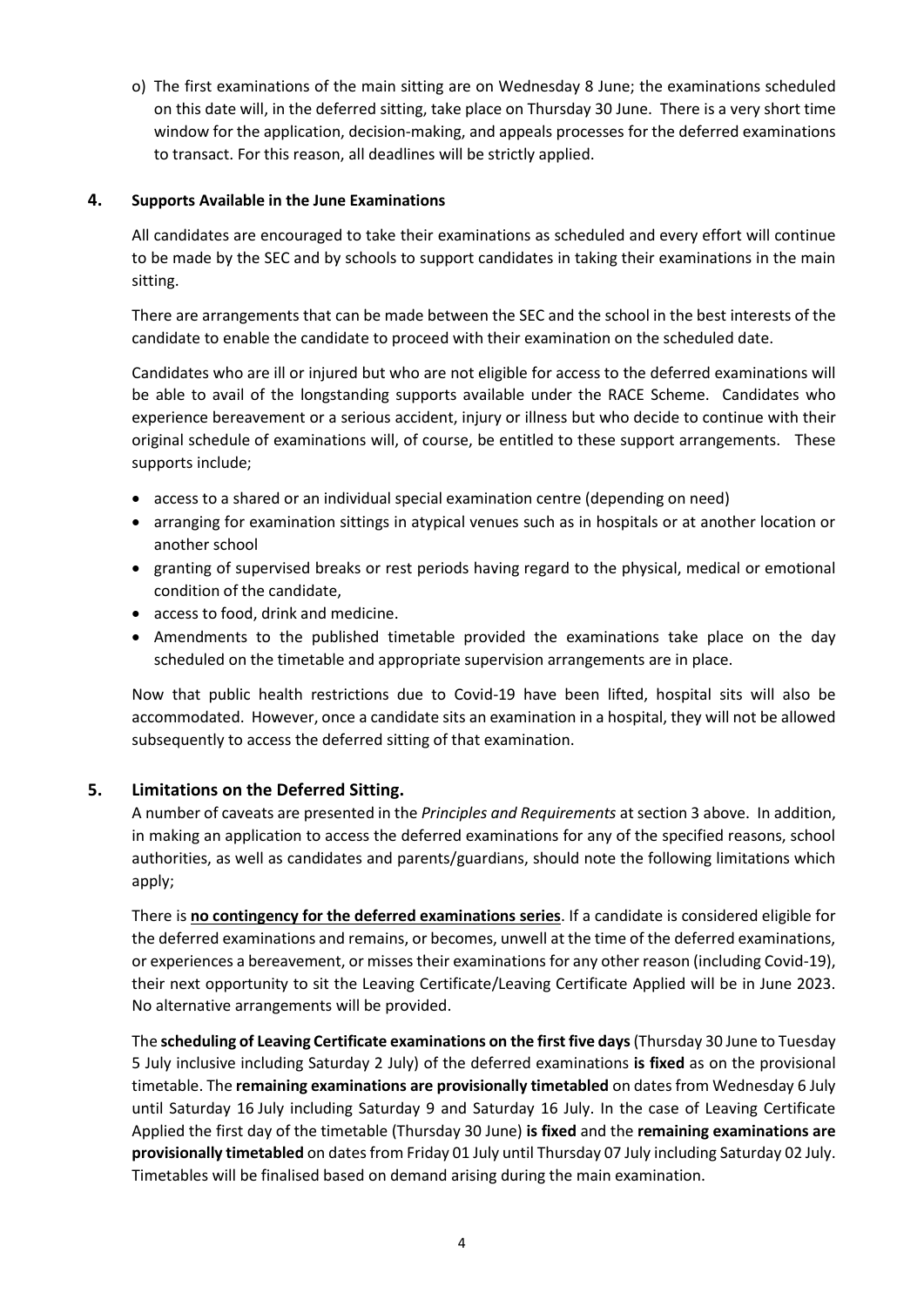**Candidates must be available to take the deferred examinations** over the period noting that the **provisional timetables are subject to change. Examinations will be held on all weekdays and all Saturdays** in the period of the deferred examinations.

The **deferred examinations will be held at a number of regional locations (typically one school per county)** and candidates should opt to sit any deferred examinations in the host school location closest to them. **Venues may be subject to consolidation** depending on the number of candidates ultimately sitting the deferred examinations. **Candidates must be aware that their selected host school is subject to change.** 

Attendance at the deferred examinations is likely to involve travel to another location for the duration of each deferred examination they are due to sit. **Candidates taking the deferred examinations will be responsible for their own transportation and accommodation expenses and must be able to make their own arrangements for attending the deferred sitting.** 

#### **No alternative dates, locations or arrangements will be provided at the request of candidates.**

Candidates will only be admitted to the deferred examinations on instruction from the SEC.

#### **6. Eligibility**

#### **A. Close Family Bereavement – Funeral Preparation and Attendance.**

The purpose of the accommodation is to provide candidates who experience bereavement at examinations time with some time away from their examinations to prepare for and attend the funeral of their loved one without having to contend with the added pressure of their full set of examinations at the same time.

Eligible candidates who experience a **close family** bereavement will be able to **defer up to three days of examinations.** 

This measure will apply in cases where the death of the close relative (within the definition provided below) occurs during examination time, or in the two days prior to the examinations commencing on 8 June. Therefore, the accommodation will be available in respect of the death of a close relative which occurs on any day in the period Monday 6 June to Tuesday 28 June inclusive.

The candidate will, at their discretion, be able to defer the examinations they were due to take on the day of the funeral, if that falls on a day on which they were scheduled to sit examinations, and two other days.

A candidate may not defer their examinations **and** also seek an early or late sitting to allow them to attend the funeral. If they seek to defer examinations, then one of the days must be the day of the funeral if the funeral is on a day on which they are due to take their examinations.

The three days do not need to be consecutive, but must fall between the date of death and the day after the date of the funeral. For example, a candidate whose parent dies early on the second Monday of the examinations and whose funeral is taking place on Wednesday may defer their examinations on that Monday, Tuesday and Wednesday or Tuesday, Wednesday and Thursday.

For the purposes of deferred examinations close relatives are defined as one of the following: a father, step-father, mother, step-mother, legal guardian, brother, step-brother, half-brother, sister, stepsister, half-sister, grandfather or grandmother. The scheme also provides for the death of the child, spouse or civil partner of a Leaving Certificate candidate.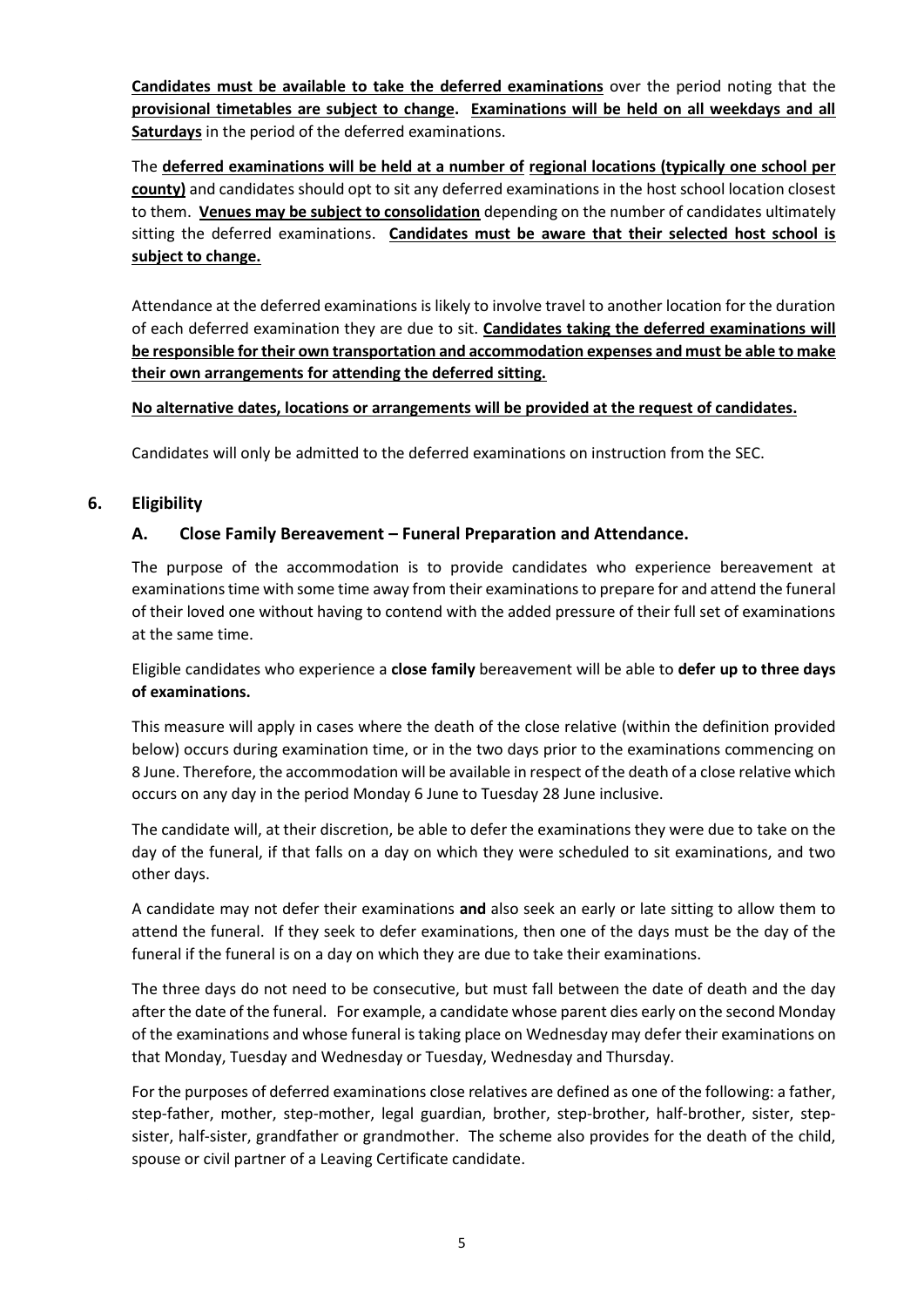### **B. Serious Medical Conditions – Accident, injury or illness.**

Candidates who experience serious accident, injury or illness (either unexpectedly or a flare up of an existing condition which renders them unable to sit their examinations) will be able to defer some or all of their examinations depending on the timing, nature and severity of their condition.

It is not possible to be entirely prescriptive as to the range of conditions which might arise but the following are intended to exemplify the seriousness of the medical conditions and circumstances which will warrant consideration of an application for access to the deferred examinations series.

| <b>Type of Serious Accident,</b><br><b>Injury or Illness</b>              | <b>Examples of conditions which</b><br>will be considered                                                                | <b>Examples of conditions which will</b><br>not be considered*                                                                                                                                                                                  |
|---------------------------------------------------------------------------|--------------------------------------------------------------------------------------------------------------------------|-------------------------------------------------------------------------------------------------------------------------------------------------------------------------------------------------------------------------------------------------|
| Serious illness                                                           | Cancer, cardiac conditions.                                                                                              | Gastroenteritis, migraines.                                                                                                                                                                                                                     |
| Major surgery at or near the<br>time of the examination                   | Non-elective major surgery,<br>Transplant, appendectomy.                                                                 | Any elective surgery.                                                                                                                                                                                                                           |
| Severe disease or severe<br>condition event / episode                     | Sepsis, epilepsy, Crohn's<br>disease, severe asthma attack<br>resulting in hospitalisation.                              | Bronchitis, Asthma, Hay-fever.                                                                                                                                                                                                                  |
| Severe or permanent injury<br>occurring at the time of the<br>examination | Bones breaks requiring<br>hospitalisation at the time of<br>the examination, brain injury,<br>amputation, spinal injury. | Sprains, minor burn injuries,<br>tendon damage, bone breakages<br>which can be accommodated<br>within the existing provisions of<br>the RACE Scheme (e.g. providing<br>access to a recording device/scribe<br>for a candidate with broken arm). |
| Psychiatric illness                                                       | Life threatening mental health<br>episode; detention in a<br>hospital.                                                   | Stress, Anxiety, Non-medical<br>trauma.                                                                                                                                                                                                         |

*\*Unless any of these conditions result in a period of unexpected hospitalisation at the time of the examinations.* 

For reasons of examinations integrity, the threshold for evidence is high and evidence will be required from **a medical consultant or hospital**. Certification, or other evidence, provided by a GP or other medical practitioner will not be considered.

The medical evidence must include both evidence of the condition and the degree to which it impacts on the candidate's ability to attend for their examinations.

Candidates are expected to defer as few examinations as possible and to resume their examinations in the main examinations as soon as they are able.

Any candidate who suffers an accident, injury or illness that is not considered under the deferred scheme will be accommodated under the existing provisions of the RACE Scheme as set out at Section 4 above.

### **7. Timetable**

The deferred examinations series for the June examinations will commence in selected schools (see below) on Thursday 30 June. Leaving Certificate Established examinations are provisionally scheduled to continue until Saturday 16 July. Leaving Certificate Applied examinations are provisionally scheduled to continue until Thursday 7 July. Examinations will be held on Saturdays in the deferred examinations series.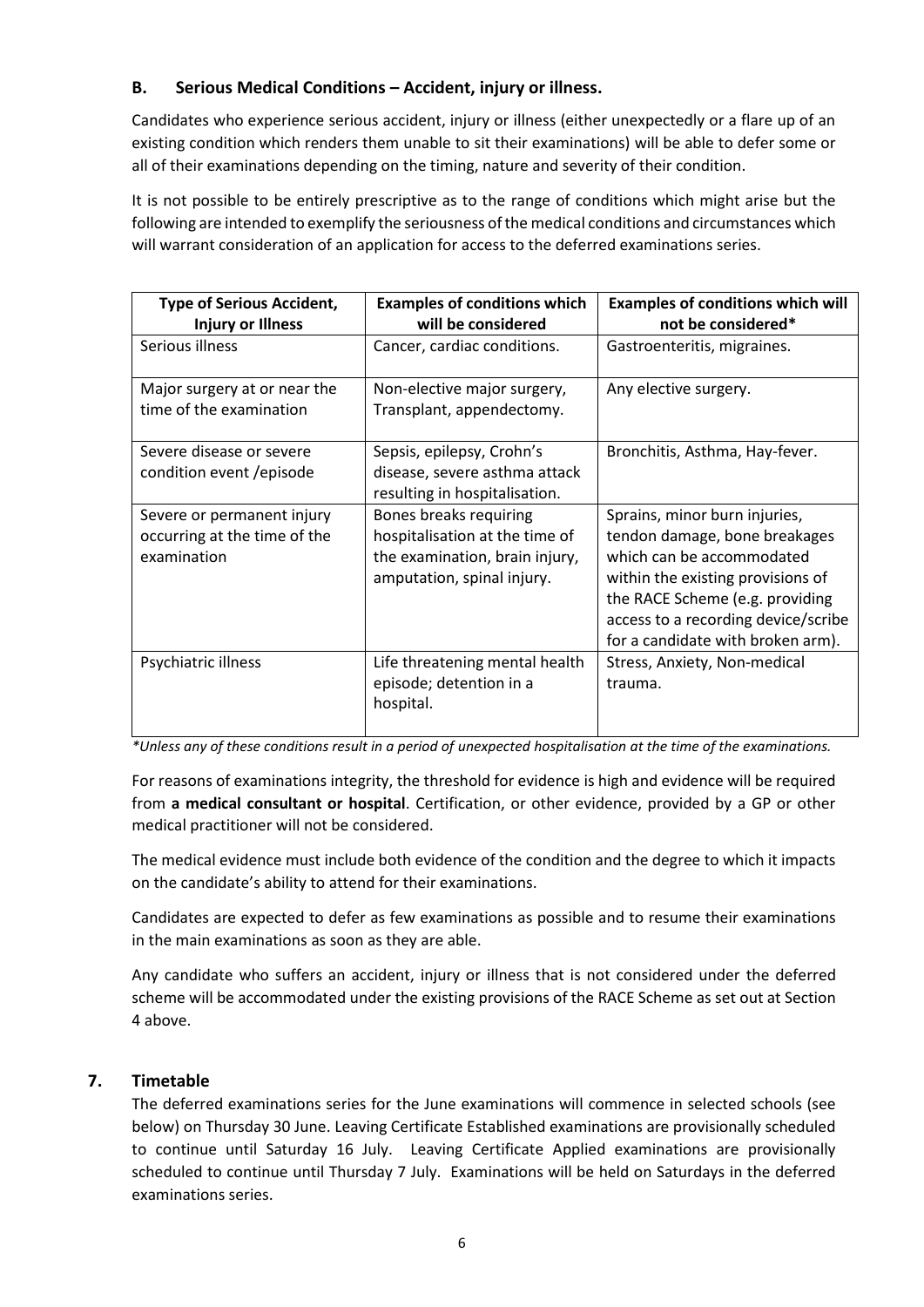Provisional Timetables for the deferred examinations are at **Appendix 1.**

To provide the deferred examinations as efficiently and effectively as possible, the timetable for these dates will be finalised based on demand arising during the main examinations and therefore is subject to change as set out below.

### **Established Leaving Certificate**

- The scheduling of examinations on the first five days (Thursday 30 June to Tuesday 5 July inclusive including Saturday 2 July) of the deferred examinations is fixed as on the published Leaving Certificate Established timetable
- The remaining Leaving Certificate Established examinations are provisionally timetabled on dates from Wednesday 6 July until Saturday 16 July including Saturday 9 and 16 July.
- The final Leaving Certificate Established timetable will be published in advance of the first examination of the deferred series.

### **Leaving Certificate Applied.**

- The first day (Thursday 30 June) of the timetable is fixed as on the published timetable.
- The remaining Leaving Certificate Applied examinations are provisionally timetabled on dates from Friday 1 July until Thursday 7 July including Saturday 2 July.
- The final Leaving Certificate Applied timetable will be published in advance of the first examination of the deferred series.

#### **General**

Candidates accessing deferred examinations must;

- a. be available during the time window for the deferred examinations and must be available to take the deferred examinations as scheduled on the final timetables;
- b. note that examinations will be held on Saturdays in the deferred examinations period;
- c. be aware that the examinations scheduled on the provisional deferred Leaving Certificate Established timetable from Wednesday 6 July onwards are subject to change;
- d. be aware that the examinations scheduled on the provisional deferred Leaving Certificate Applied timetable from Friday 1 July onwards are subject to change.

#### **8. Venues**

It is intended that the deferred examinations will be provided at a number of regionally located schools. Typically, one school in each county will host the deferred examinations. In Dublin, Galway, Cork and Tipperary more than one school will provide the examinations.

Details of the host schools will be provided to school authorities as part of the application process.

It is expected that candidates will sit any deferred examination in the host school location closest to them. When making the online application on the School's Portal, the school authority will be asked to indicate the candidate's preferred host school from the list of schools. It is important to note the selection of the host school is not a guarantee and may be subject to change depending on the number of candidates ultimately sitting the deferred examinations. The SEC reserves the right to alter the host school locations depending on numbers presenting for the examinations.

Candidates must be able to make their own arrangements for attending the deferred sitting and will be responsible for their own transportation and accommodation expenses and the SEC will not entertain requests for sitting these examinations at alternative venues.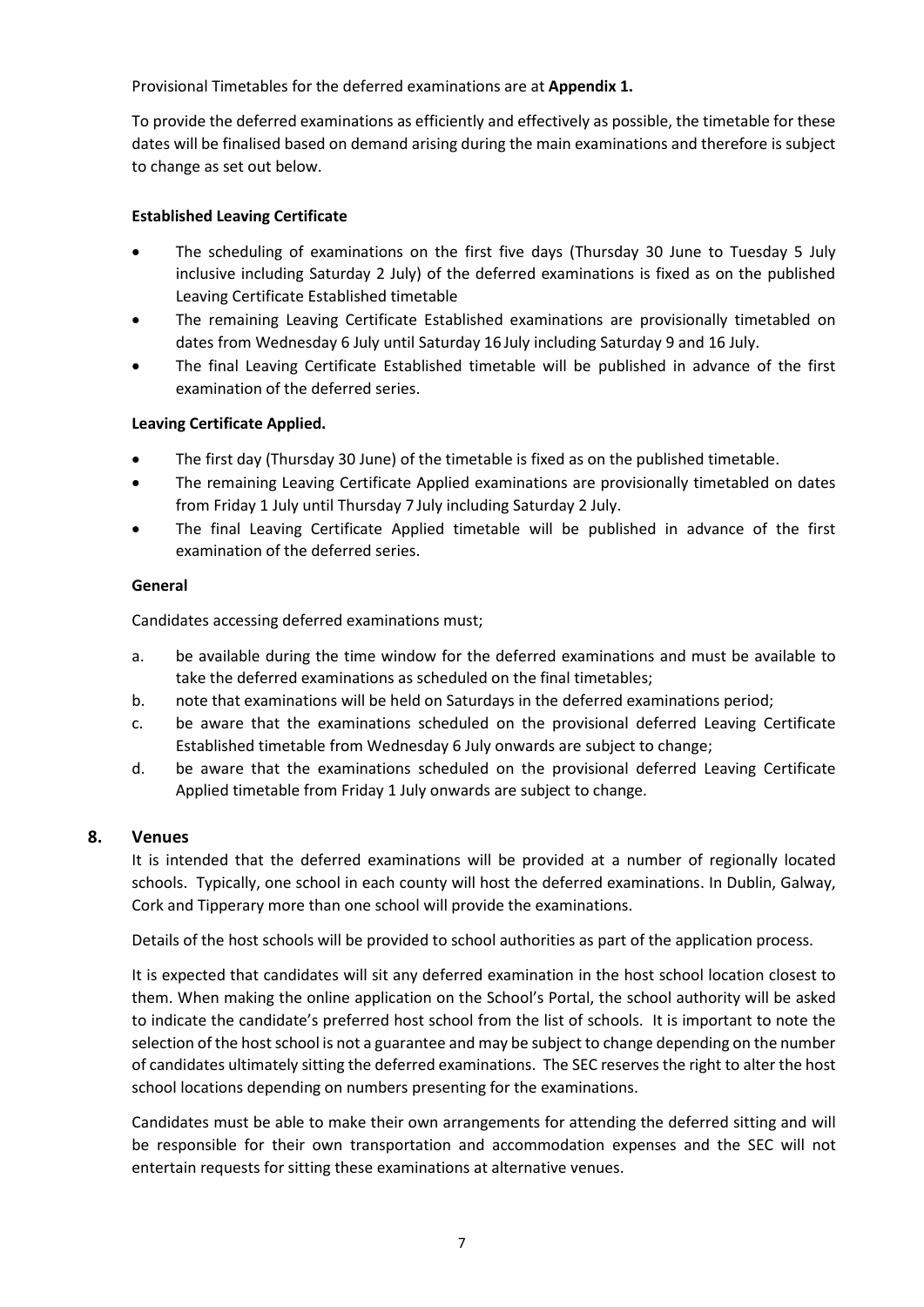The SEC is extremely grateful to the host schools in the Education and Training Board sector and to ETBI for their support in putting in place these arrangements.

### **9. Application Process**

The first examinations of the main sitting are on Wednesday 8 June; the examinations scheduled on this date will, in the deferred sitting, take place on Thursday 30 June. There is a very short time window for the application, decision-making, and appeals processes for the deferred examinations to transact. For this reason, all deadlines will be strictly applied.

Applications for support arrangements under the RACE Scheme are school based and this provision is no different. School authorities have a critical role in the application process confirming their support for the application as made and safeguarding the integrity of the examinations.

The SEC will not accept applications directly from candidates or parents/guardians.<sup>1</sup>

The SEC has developed an online application process for schools to apply through the SEC's Schools Portal.

Schools must put in place arrangements for candidates (including external candidates) or parents/guardians to inform the school immediately if they are absent from an examination.

The school authority must make an initial application to the SEC on the School Portal for access to the deferred examination series either before or on the day of the missed examination. At the very latest the initial application must be made on the day of the missed examination in the main sitting.

Candidates whose absence from an examination session is;

- **1.** not reported by the candidate, parent/guardian to the school on or before the date of the absence
	- **OR**

**.** 

**2.** not reported by the school authority to the SEC on or before the date of the absence will, irrespective of the reason, be deemed ineligible for access to the deferred examinations.

The school authority will then have 4 working days to complete the full application process which includes providing all of the required evidence, to include, where necessary, appropriate medical evidence or evidence of the bereavement.

As part of the initial application process, the School Principal, or his/her authorised agent will be required to confirm that the application appears to meet the conditions of eligibility and to support the application.

Candidates, parents/guardians and school authorities need to be aware of the criteria and that all applications will be considered against the criteria and subject to formal decision. The application process will require confirmation from the candidate (if over 18) or candidate and parent/guardian (if under 18) of their understanding of the terms on which the application is made. The deferred examinations declaration form RA8/2022 should be completed by the candidate, parent/guardian and the relevant school authority then uploaded by the school to the online application form. A copy of this form is at Appendix 2.

The required medical evidence or evidence of bereavement must also be uploaded to the system to support the application. While medical evidence or evidence of bereavement may need to follow the

<sup>&</sup>lt;sup>1</sup> Other than in the case of a small group of external candidates who are sitting their examinations at one of two Dublin venues and are not affiliated to any school.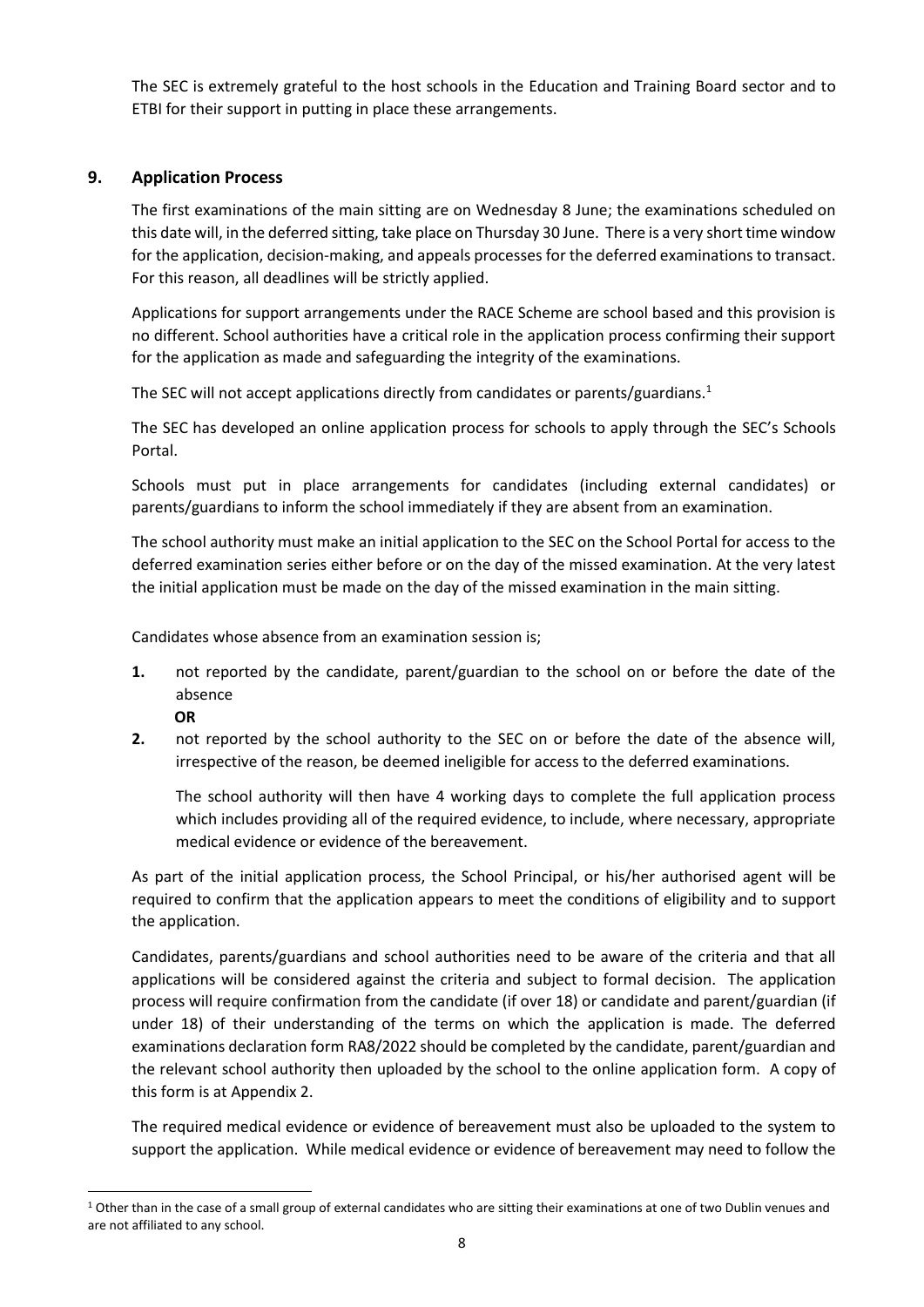initial application there is a need for the supporting evidence to be available and uploaded by the school to the portal within 4 working days of the application.

#### **Note on External Candidates**

School authorities are required to make applications for the deferred examinations for both schoolattending candidates and external candidates sitting examinations in the school. The SEC has provided school authorities and SEC appointed superintendents with details of any external candidates sitting examinations in the school. In this context, it is noted that these are candidates to whom the school authority gave their permission for the candidates to sit their Leaving Certificate examinations in the school.

External candidates have been advised by the SEC that they are responsible for ensuring that they notify the school authority in which they are due to sit examinations of any absences from the examinations or before the date of the absence from the first examination.

#### **Online Application System**

The following steps should be followed when making an application:

- **1.** Candidate's, parents/guardians must notify the school immediately if they are absent for an examination.
- **2.** The school authority must make an initial application on behalf of the candidate to the SEC on the School Portal<https://schools.examinations.ie/> at the very latest on the day of the missed examination.
- **3.** As part of the initial application process candidates, parents/guardians and school authorities need to be aware of the criteria and that all applications will be considered against the criteria and subject to formal decision.
- **4.** The deferred examinations declaration form **(Form RA8/2022)** Section 2 must be completed by the school authority confirming the candidate meets the conditions of eligibility and to support the application.
- **5.** Section 3 should be completed by the candidate (if over 18) or candidate and parent/guardian (if under 18).
- **6.** The online application form must be fully completed by the school authority within 4 working days of the initial application including the upload of **Form RA8/2022** and the relevant medical/bereavement evidence.

#### **10. Examinations Integrity**

The SEC has a duty to protect the integrity of the examinations. In all cases, the SEC must be satisfied as to the validity of the application and will reserve the right to seek independent proof of the bereavement or serious accident, injury or illness.

**The SEC reserves the right to consider and determine whether a Breach of Examinations Regulations has occurred if a candidate claims relief under this provision and is found to have made a false claim. A person aiding a candidate to claim a relief under this provision may be guilty of an offence under Section 52 of the Education Act 1998.** 

#### **11. Appeal Procedure**

In cases where a parent or candidate is dissatisfied with any aspect of the SEC's decision, they will have access to a Deferred Examination Independent Appeals Committee (IAC). All members of the IAC will be drawn from outside the SEC and include those with relevant medical expertise. The remit of the IAC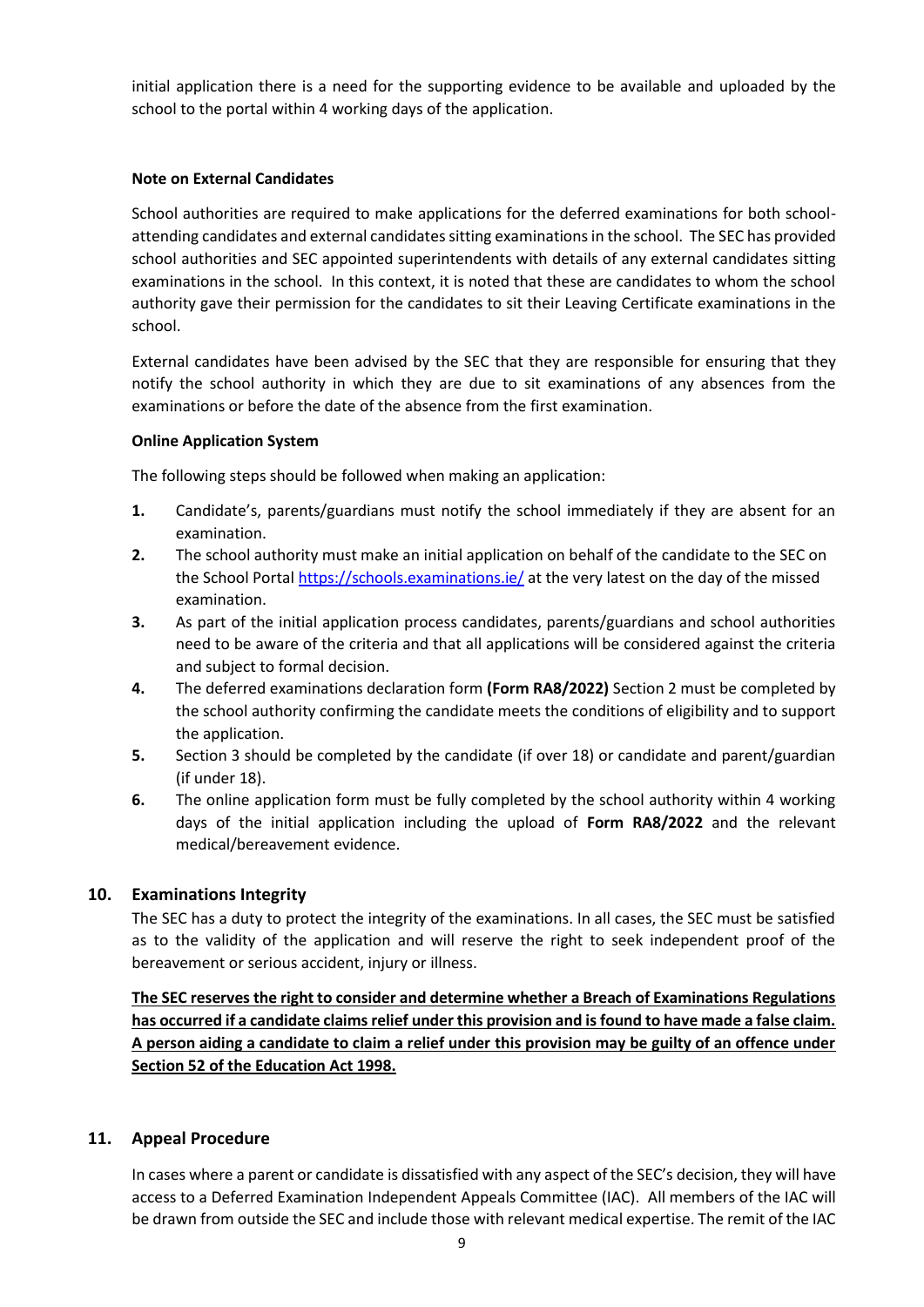covers appeals against the SEC's decisions on the deferred examinations. Appeals will be considered in light of the published principles, requirements and criteria as set out in this governing circular.

Details of the appeals process, including all relevant deadlines, will be included with the decisions on applications for access to the deferred examinations. Briefly, appeals **must be made through the school** using the appeals application form **(FORM RAAP2)** which will be available on request. This form must be completed in full and signed by the candidate, parent/guardian and school authority.

In making an appeal, school authorities, on behalf of candidates and parents/guardians, will be invited to submit all of the evidence available at the time they completed the application.

Appeal decisions will be notified to the candidate's school. If an appeal is being denied then the reasons for the decision of the IAC will be provided. Schools in turn are required to communicate the outcome of the appeal to the candidate and their parents/guardians. To assist schools, the SEC will provide two copies of all decision letters, one copy for the school and one to be given to the candidate/parent/guardian.

Following the completion of an appeal, any candidate, parent/guardian who considers that their case has not been processed correctly, can make a complaint to the Ombudsman (if they are over 18) or to the Ombudsman for Children (if they are under 18).

Again, it should be noted that there is a very short time window for the application, decision-making, and appeals processes for the deferred examinations to transact. For this reason, all deadlines will be strictly applied.

#### **12. Role of All Schools**

The host schools in which the deferred Leaving Certificate examinations are being held have been provided separately with details of the support arrangements which will apply.

All schools should be prepared to have a role in the administrative arrangements for the deferred examinations including;

- a. acting, as required, as an examination centre for the LCVP, Computer Science and LCA ICT examinations on the date that will be notified in due course.
- b. Putting in place arrangements to facilitate immediate reporting of absences by candidates/parents/guardians to schools
- c. Completing all stages of the application process including the initial report on or before the first day on which the candidate will be absent from an examination.
- d. Safeguarding the integrity of the Leaving Certificate examination process by standing over all applications made by candidates from the school noting that it is not expected that many candidates will need to avail of the deferred examinations series.

Schools with candidates deemed eligible for access to the deferred examinations and where those candidates have special educational needs and are being provided with reasonable accommodations under the RACE Scheme should be prepared to assist the schools hosting the deferred examinations. For example, in exceptional circumstances a candidate may, as a result of their particular needs, be authorised to work with their SNA as the superintendent of their special examination centre/Reader/Scribe. In addition, special centre superintendents undertaking roles as Readers and Scribes need to have language competences for the language subjects. Schools may be asked to provide these staff to the host school.

As a support for schools in the administration of the deferred examinations application process all schools may claim up to **one additional Examinations Aide day**. If there are no applications from candidates in a school, then no claim should be made.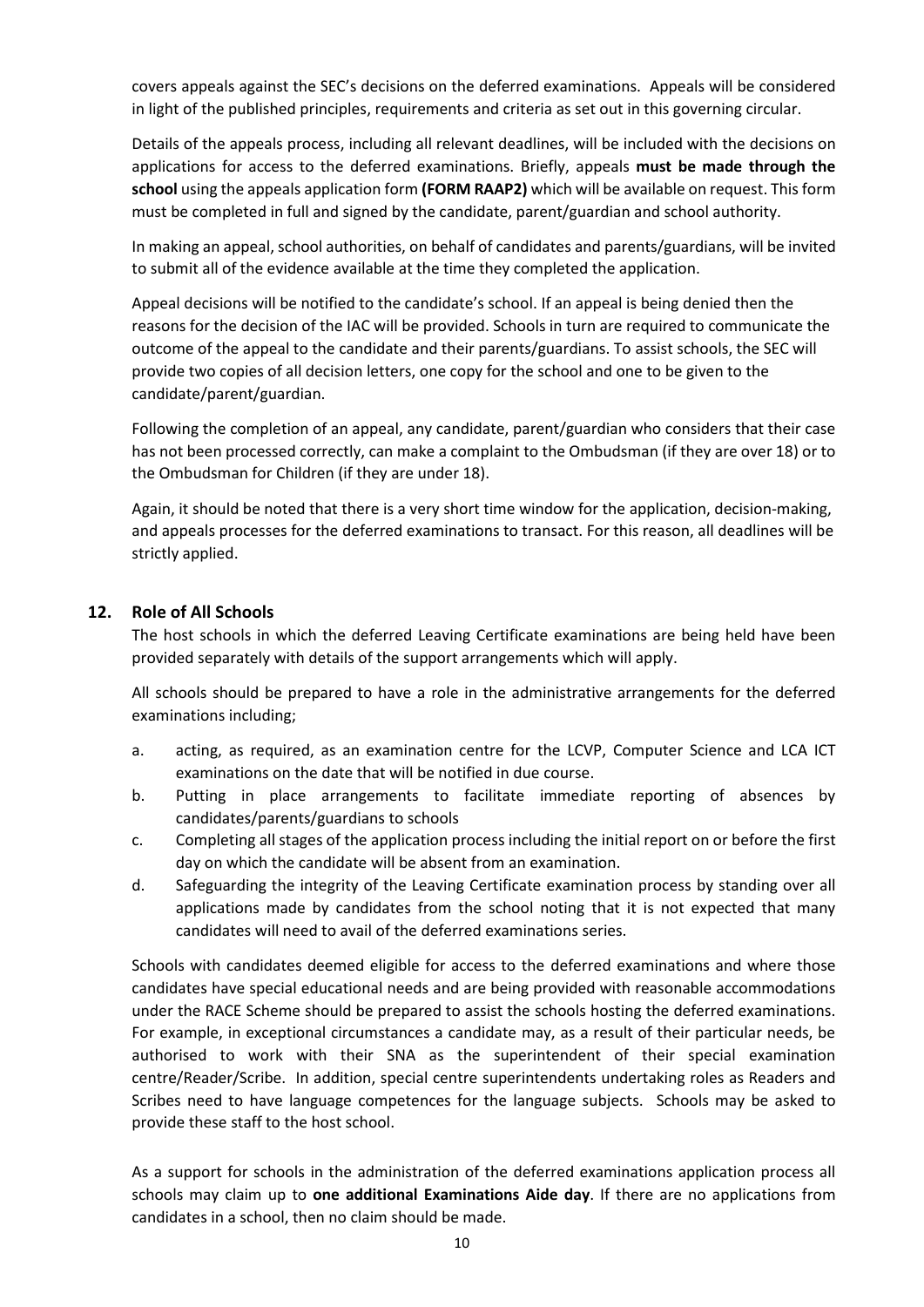Schools required to be open as an examination centre on the date of the deferred examinations in LCVP, Computer Science and the LCA ICT can claim up to two additional Examinations Aide days and otherwise claim for miscellaneous expenses (school-opening; care-taking; cleaning) as provided for under SEC Circular S32/2022 *Additional Resources and Payment Arrangements to Schools to Support the Running of the State Examinations 2022.*

#### **13. Reasonable Accommodations**

Candidates who were granted an accommodation in the main examinations will automatically receive the same accommodation in the deferred examinations. It is important the school indicates this when applying on behalf of the candidate on the online application form. The candidate's school must also be available to support the candidate throughout the deferred examinations in the ETB school they are assigned to. School authorities can contact the Deferred Examinations section of the SEC at 090 644 2783 to seek advice and assistance in relation to reasonable accommodations.

#### **14. Results**

The SEC will endeavour to deliver the deferred Leaving Certificate examinations results at the same time as the main examination results. There will be no difference for the candidate or for the end users of the results (CAO, etc.) between results attained in June and those attained in the deferred examinations series.

#### **15. Review**

The development of the RACE scheme extension to support students experiencing bereavement and serious accident, injury and illness at examinations time has been informed by academic research undertaken on behalf of the SEC. In light of experience at the 2022 Leaving Certificate, the SEC intends to review the extension of the RACE Scheme to provide deferred examinations on these grounds, following the conclusion of the 2022 examinations

#### **16. Enquiries**

**All enquiries on foot of this circular can be made by phone 090 - 644 2783 or email to** [deferredexaminations@examinations.ie.](mailto:deferredexaminations@examinations.ie)

Richard Dolan Director of Operations State Examinations Commission June 2022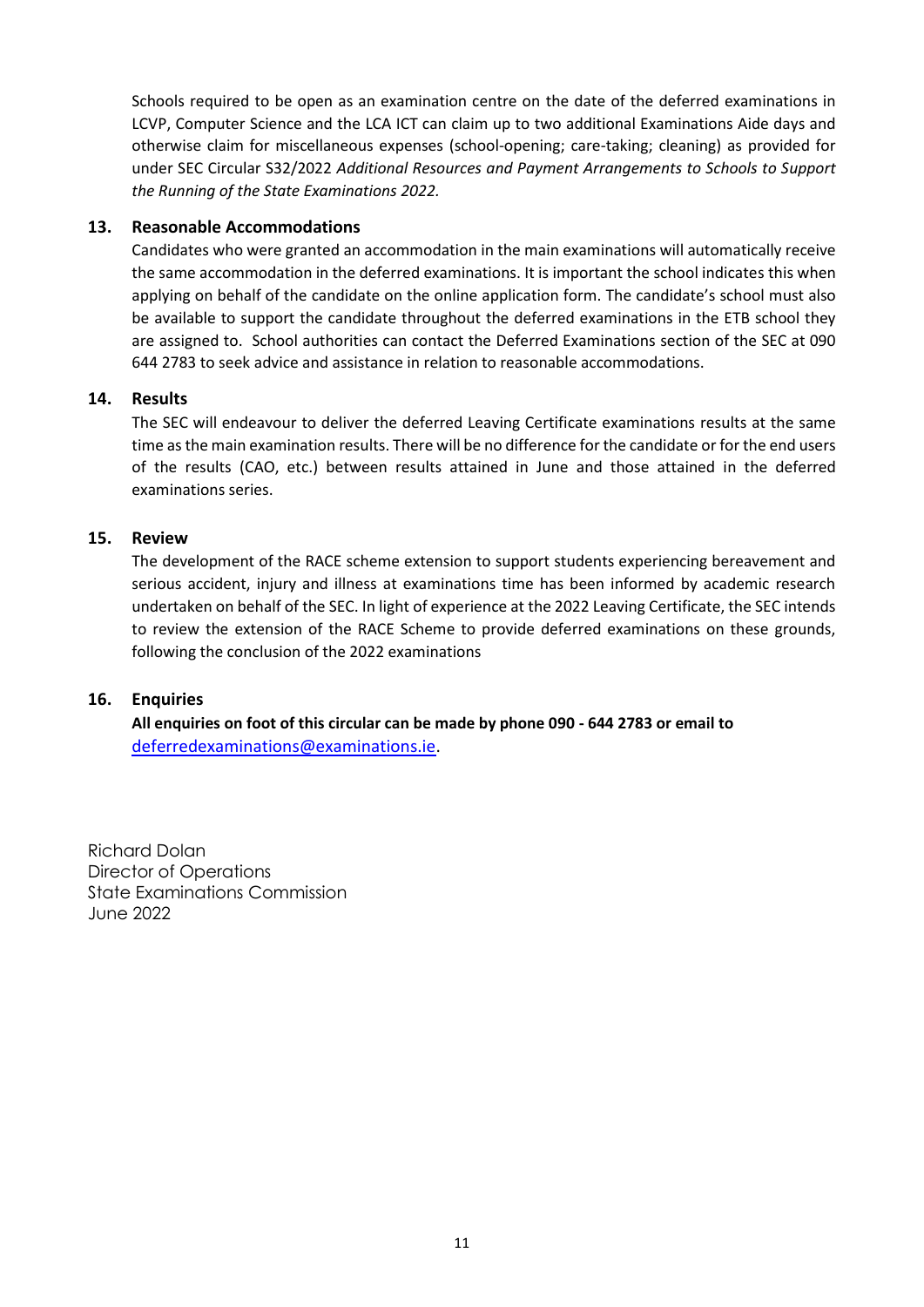# Appendix 1

#### Provisional Deferred Examinations Timetables

The dates highlighted in blue on the timetables below are provisional and subject to change. The timetable for these examinations will be finalised based on demand arising during the main examinations Candidates seeking to sit the deferred examinations need to ensure they will be available during this time period and must be available to take the deferred examinations as scheduled on the final timetable.



# Deferred Examinations Timetable

Each candidate should note carefully the dates and hours, as fixed on this official timetable, for the examinations in the subjects in which he/she intends to present himself/herself. The Commission will not be responsible for any errors which may occur in the reproduction of this timetable by outside agencies. Candidates are required to be in attendance at least half an hour before the examination begins in the subject in which they first present themselves.

| June/July              | <b>SUBJECT</b>                                                                                                    | H = Higher Level O = Ordinary Level F = Foundation Level | <b>TIME</b>                                                                                                                                                |
|------------------------|-------------------------------------------------------------------------------------------------------------------|----------------------------------------------------------|------------------------------------------------------------------------------------------------------------------------------------------------------------|
| <b>THURSDAY</b>        | English, Paper 1                                                                                                  | <b>H&amp;O</b>                                           | $9.30 - 12.20$                                                                                                                                             |
| 30                     | Home Economics, Scientific and Social                                                                             | - H & O                                                  | <b><i><b><i><u>A BOSTON DIRESTORE DE LA SURFICIA DE LA SURFICIA DE LA SURFICIA DE LA SURFICIA DE LA SURFICIA DE LA SU</u></i></b></i></b><br>$2.00 - 4.30$ |
| <b>July FRIDAY</b>     | <b>Engineering</b><br><b>Engineering</b>                                                                          | - 0<br>- H                                               | $9.30 - 12.00$<br>$9.30 - 12.30$                                                                                                                           |
| 1                      | English, Paper 2                                                                                                  | -H&O                                                     | $2.00 - 5.20$                                                                                                                                              |
| SATURDAY               | Geography                                                                                                         | -H&O                                                     | $9.30 - 12.20$                                                                                                                                             |
| 2                      | Mathematics, Paper 1<br>Mathematics                                                                               | $-H & O$<br>- F.                                         | $2.00 - 4.30$<br>$2.00 - 4.30$                                                                                                                             |
| MONDAY                 | Mathematics, Paper 2                                                                                              | $-H & O$                                                 | $9.30 - 12.00$                                                                                                                                             |
| 4                      | Irish Paper 1<br><b>Irish Paper 1</b><br>Irish                                                                    | - H (incl.aural)<br>- O (inclaural)<br>- F (incl aural)  | <b><i><b><i><u>R. BOX 10 DOM BOX 100 DOM BOX 100 DOM BOX 100</u></i></b></i></b><br>$2.00 - 4.20$<br>$2.00 - 3.50$<br>$2.00 - 4.20$                        |
| <b>TUESDAY</b><br>5    | Irish, Paper 2<br>Irish, Paper 2                                                                                  | - 0<br>- н                                               | $9.30 - 11.50$<br>$9.30 - 12.35$                                                                                                                           |
|                        | Biology                                                                                                           | - H & O                                                  | $2.00 - 5.00$                                                                                                                                              |
| <b>WEDNESDAY</b>       | French                                                                                                            | - H & O - Written<br>- Aural                             | $9.30 - 12.00$<br>$12.10 - 12.50$                                                                                                                          |
| 6                      | <b>History</b>                                                                                                    | $-H & O$                                                 | <b><i><u>BREEZER EESTER EESTER</u></i></b><br>$2.00 - 4.50$                                                                                                |
| <b>THURSDAY</b><br>7   | <b>Business</b><br><b>Business</b>                                                                                | - 0<br>$- H$                                             | $9.30 - 12.00$<br>$9.30 - 12.30$<br>--------------                                                                                                         |
|                        | Art, History & Appreciation                                                                                       | $-H & O$                                                 | $2.00 - 4.30$                                                                                                                                              |
| <b>FRIDAY</b><br>8     | German                                                                                                            | - H & O - Written<br>- Aural                             | $9.30 - 12.00$<br>$12.10 - 12.50$                                                                                                                          |
|                        | <b>Construction Studies</b><br><b>Construction Studies</b>                                                        | $-0$<br>- H                                              | $2.00 - 4.30$<br>$2.00 - 5.00$                                                                                                                             |
| <b>SATURDAY</b><br>09  | Physical Education                                                                                                | $-H & O$                                                 | $9.30 - 12.00$<br>$2.00 - 4.30$                                                                                                                            |
|                        | Agricultural Science                                                                                              | $-H & O$                                                 |                                                                                                                                                            |
| <b>MONDAY</b><br>11    | <b>Spanish</b>                                                                                                    | - H & O - Written<br>- Aural                             | $9.30 - 12.00$<br>$12.10 - 12.50$                                                                                                                          |
|                        | Chemistry                                                                                                         | $-H & O$                                                 | $2.00 - 5.00$                                                                                                                                              |
| <b>TUESDAY</b><br>12   | Physics<br>Physics and Chemistry                                                                                  | $-H & O$<br>$-H & O$                                     | $9.30 - 12.30$<br>$9.30 - 12.30$                                                                                                                           |
|                        | Accounting                                                                                                        | $-H & O$                                                 | $2.00 - 5.00$                                                                                                                                              |
| <b>WEDNESDAY</b><br>13 | Design and Communication Graphics<br>Music - Listening (Core)                                                     | $-H & O$<br>$-H & O$                                     | $9.30 - 12.30$<br><b><i><u>BREEZERESSERESSER</u></i></b><br>$1.30 - 3.00$                                                                                  |
|                        | Music Composing                                                                                                   | $-H & O$<br>- H                                          | $3.15 - 4.45$                                                                                                                                              |
| THURSDAY               | Music - Listening (Elective)<br>Economics <b>Company</b>                                                          | $-H & O$                                                 | $5.00 - 5.45$<br>$9.30 - 12.00$                                                                                                                            |
| 14                     | Religious Education<br>Religious Education<br><b>Applied Mathematics</b>                                          | - 0<br>- H<br>$-H & O$                                   | $2.00 - 4.00$<br>$2.00 - 4.30$<br>$2.00 - 4.30$                                                                                                            |
| <b>FRIDAY</b>          | Italian                                                                                                           | - H & O - Written<br>- Aural                             | $9.30 - 12.00$                                                                                                                                             |
| 15                     | Russian                                                                                                           | - H & O - Written<br>- Aural                             | $12.10 - 12.50$<br>$9.30 - 12.00$<br>$12.10 - 12.50$                                                                                                       |
|                        | <b>Classical Studies</b><br>Latin<br>Technology<br>Technology                                                     | $-H & O$<br>$-H & O$<br>$-$ O<br>$-H$                    | $2.00 - 5.00$<br>$2.00 - 5.00$<br>$2.00 - 4.00$<br>$2.00 - 4.30$                                                                                           |
| SATURDAY               | Japanese                                                                                                          | - H & O - Written                                        | $9.30 - 12.00$                                                                                                                                             |
| 16                     |                                                                                                                   | - Aural                                                  | $12.10 - 12.50$                                                                                                                                            |
|                        | Politics & Society<br><b>Arabic</b>                                                                               | $-H & O$<br>$-H & O$                                     | $9.30 - 12.00$<br>$9.30 - 12.30$                                                                                                                           |
|                        | Polish, Lithuanian, Portuguese and Mandarin Chinese<br>Hebrew Studies, Ancient Greek and Non-Curricular Languages | - H&O - Written<br>- Aural                               | $2.00 - 4.30$<br>$4.40 - 5.20$<br>$2.00 - 5.00$                                                                                                            |
|                        |                                                                                                                   |                                                          |                                                                                                                                                            |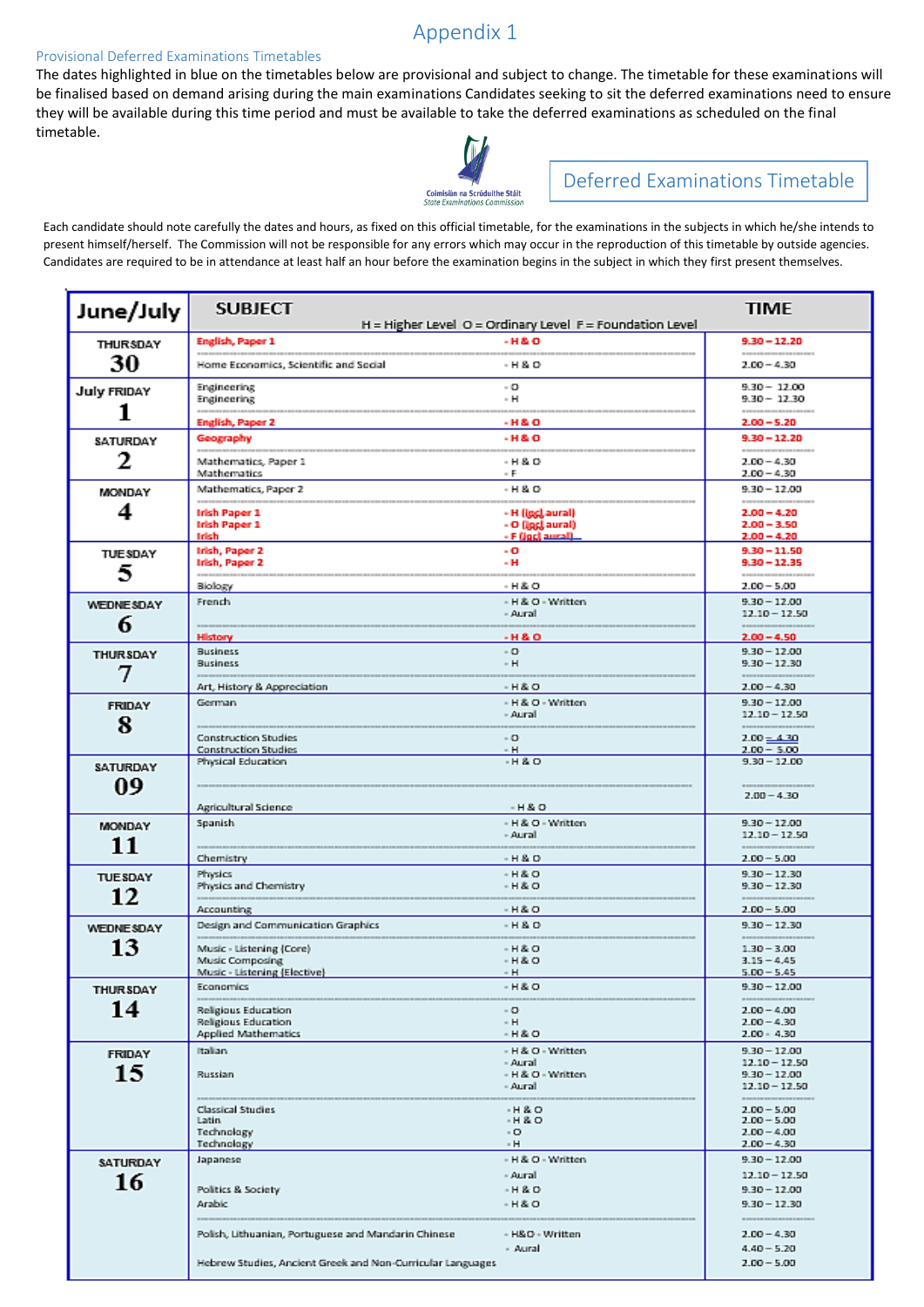## **LEAVING CERTIFICATE APPLIED EXAMINATION TIMETABLE 2022**

The dates highlighted in blue on the timetables below are provisional and subject to change. The timetable for these examinations will be finalised based on demand arising during the main examinations Candidates seeking to sit the deferred examinations need to ensure they will be available during this time period and must be available to take the deferred examinations as scheduled on the final timetable.

| <b>JUNE</b>                       | <b>TIME</b>                                            | <b>SUBJECT</b>                                                    |  |
|-----------------------------------|--------------------------------------------------------|-------------------------------------------------------------------|--|
| <b>THURSDAY</b>                   | $9.45 - 11.45$                                         | English & Communication                                           |  |
| 30                                | $2.00 - 4.00$                                          | <b>Social Education</b>                                           |  |
| <b>FRIDAY</b><br>01               | $9.30 - 10.30$<br>$9.30 - 12.30$<br>------------------ | Gaeilge Chumarsáideach<br>Sign Language (see Note 1)              |  |
|                                   | $2.00 - 4.30$<br>$2.00 - 3.00$                         | Sign Language (see Note 1)<br>French / German / Spanish / Italian |  |
| <b>SATURDAY</b><br>$9.30 - 11.30$ |                                                        | <b>Mathematical Applications</b>                                  |  |
| 02                                | $2.00 - 3.30$                                          | Hotel Catering & Tourism                                          |  |
| <b>MONDAY</b>                     | $9.30 - 11.00$                                         | Engineering<br>. _ _ _ _ _ _ _ _ _ _ _ _ _ _ _ _ _                |  |
| 04                                | $2.00 - 3.30$                                          | Child Care / Community Care                                       |  |
| <b>TUESDAY</b><br>05              | $9.30 - 11.00$<br>$11.30 - 1.00$                       | <b>Graphics &amp; Construction Studies</b><br>Hair & Beauty       |  |
|                                   | $2.30 - 4.00$                                          | Office Administration & Customer Care                             |  |
| <b>WEDNESDAY</b>                  | $9.30 - 11.00$                                         | Agriculture / Horticulture                                        |  |
| 06                                | $2.00 - 4.00$                                          | Technology                                                        |  |
|                                   | $9.30 - 11.00$                                         | <b>Active Leisure Studies</b>                                     |  |
| <b>THURSDAY</b>                   | $2.00 - 3.30$                                          | -----------------------<br>Craft & Design                         |  |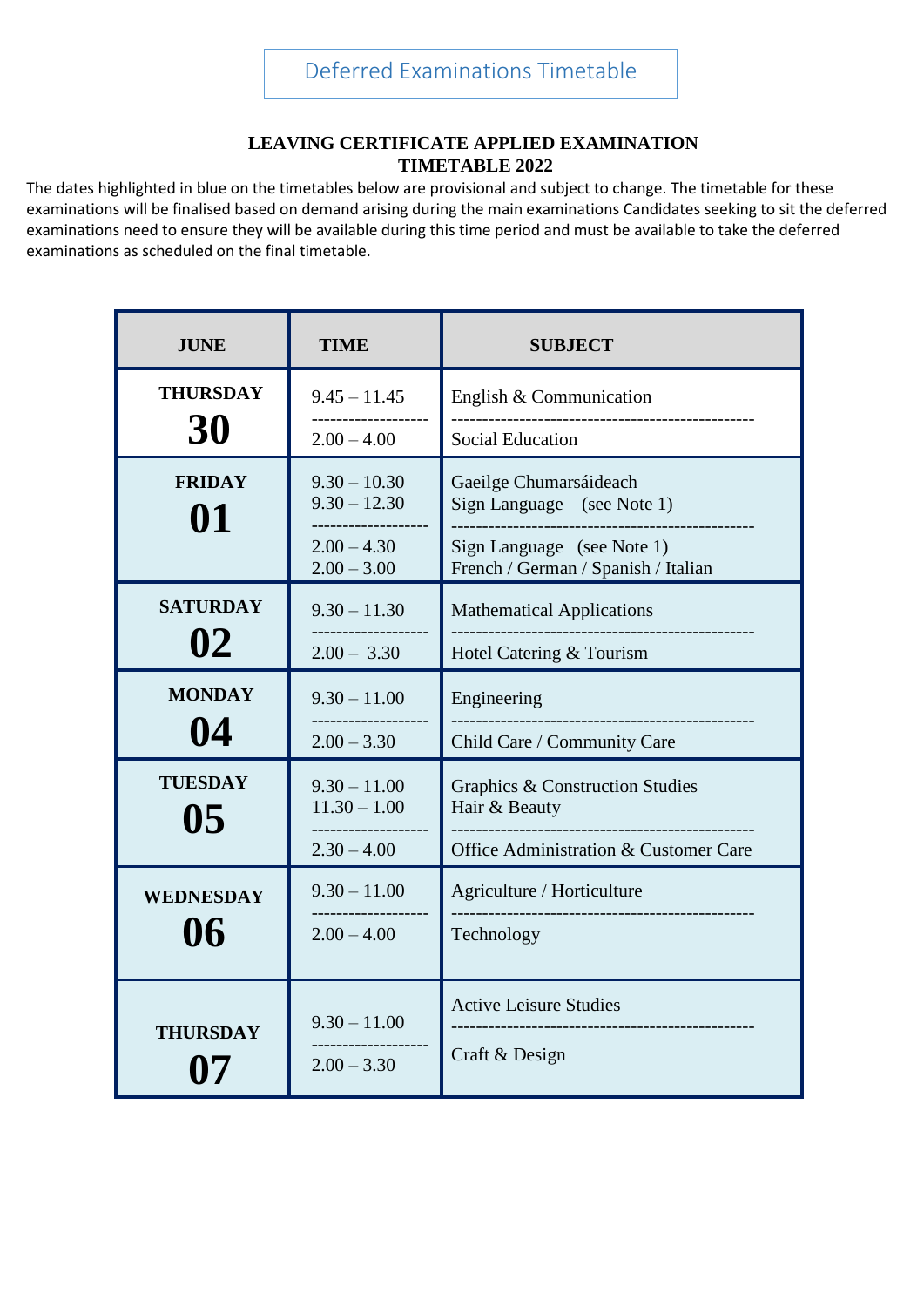# Appendix 2

# **LEAVING CERTIFICATE AND LEAVING CERTIFICATE APPLIED DEFERRED EXAMINATIONS DECLARATION FORM**

**Before completing this form, you must consult the governing Circular S34 /22.** 

**This form must be uploaded to the online application form on the school's portal once complete.**

*Deferred Examinations will be provided with access strictly limited to students unable to sit one or more papers in the main sitting in June on grounds of serious medical reasons; close family bereavement*

# **SECTION 1. CANDIDATE AND SCHOOL IDENTIFICATION DETAILS**

School Name: \_\_\_\_\_\_\_\_\_\_\_\_\_\_\_\_\_\_\_\_\_\_\_\_\_\_\_\_\_\_\_\_\_\_\_\_\_\_\_\_\_\_\_\_\_\_\_\_\_\_

School Roll No: \_\_\_\_\_\_\_\_\_\_\_\_\_\_\_\_\_\_\_\_\_\_\_\_\_\_\_\_\_\_\_\_\_\_\_\_\_\_\_\_\_\_\_\_\_\_\_\_\_\_ School Contact on this Application (name):

Name of Candidate:

Candidate No: \_\_\_\_\_\_\_\_\_\_\_\_\_\_\_\_\_\_\_\_\_\_\_\_\_\_\_\_\_\_\_\_\_\_\_\_\_\_\_\_\_\_\_\_\_\_\_\_\_\_

Candidate email address:

# **SECTION 2. SCHOOL ENDORSEMENT**

# **SCHOOL ENDORSEMENT**

I have read and understood the Circular S34/22 and the terms and conditions upon which this deferred examination process is provided. I certify that I believe this candidate is eligible in line with this Circular. I understand that the SEC has the right to review the evidence and information in support of all applications. The SEC must be satisfied as to the validity of the application and will reserve the right to seek independent proof of the bereavement or serious accident, injury or illness.

| <b>Reason for Absence:</b>                                                                                                                                                                                                     |                        |          |  |  |  |  |
|--------------------------------------------------------------------------------------------------------------------------------------------------------------------------------------------------------------------------------|------------------------|----------|--|--|--|--|
| Bereavement<br>$\Box$                                                                                                                                                                                                          | Serious Illness $\Box$ | COVID-19 |  |  |  |  |
| Schools Principal (Signature) and the contract of the contract of the contract of the contract of the contract of the contract of the contract of the contract of the contract of the contract of the contract of the contract |                        |          |  |  |  |  |
|                                                                                                                                                                                                                                |                        |          |  |  |  |  |
|                                                                                                                                                                                                                                |                        |          |  |  |  |  |